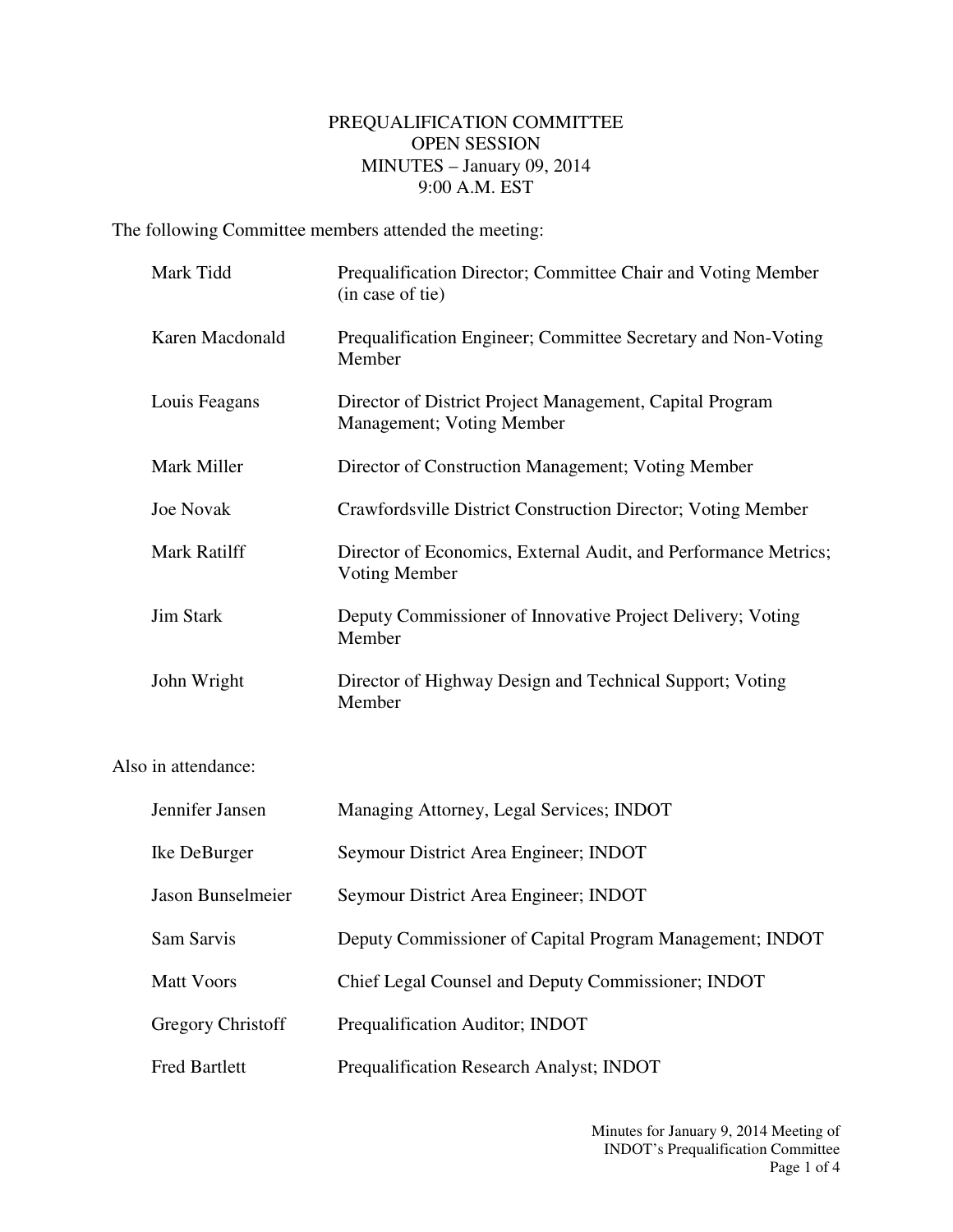| <b>Harold Force</b> | President, Force Construction Company, Inc. |
|---------------------|---------------------------------------------|
| Tom Pastore         | Attorney, Force Construction Company, Inc.  |
| Eryn Fletcher       | Federal Highway Administration              |
| Charlie Kahl        | Indiana Construction Association            |
| Paul Berebitsky     | Indiana Construction Association            |
| Dan Osborn          | <b>Indiana Construction Association</b>     |

\*\*\*\*

## PREQUALIFICATION COMMITTEE MEETING OPEN SESSION JANUARY 09, 2014

Mr. Mark Tidd called the meeting to order at 9:13 am EST. All Committee members were present with the exception of Mr. Gallagher.

Mr. Tidd provided the delegation from the Commissioner naming him as the Chair to the Committee.

The Committee reviewed the following agenda items:

1. Adoption of the November 7, 2013 meeting minutes.

Mr. Tidd called for consideration of the meeting minutes from the November 7, 2013 meeting.

Mr. Stark moved to adopt the minutes from the November 7, 2013 meeting.

Mr. Novak seconded Mr. Stark's motion.

All Committee members voted in favor of adopting the November 7, 2013 minutes.

2. Linkel Company – Status Update of Work Improvement Plan

Mr. Tidd introduced the item regarding Linkel Company (Linkel). He provided an update on the status of Linkel's Work Improvement Plan (WIP). Because this item has been unresolved for so long, Mr. Tidd sent an email to Linkel dated December 31, 2013 outlining the following information: By letter dated April 17, 2013, the Commissioner adopted the Committee's recommendation to "restrict Linkel from bidding on all federal and state funded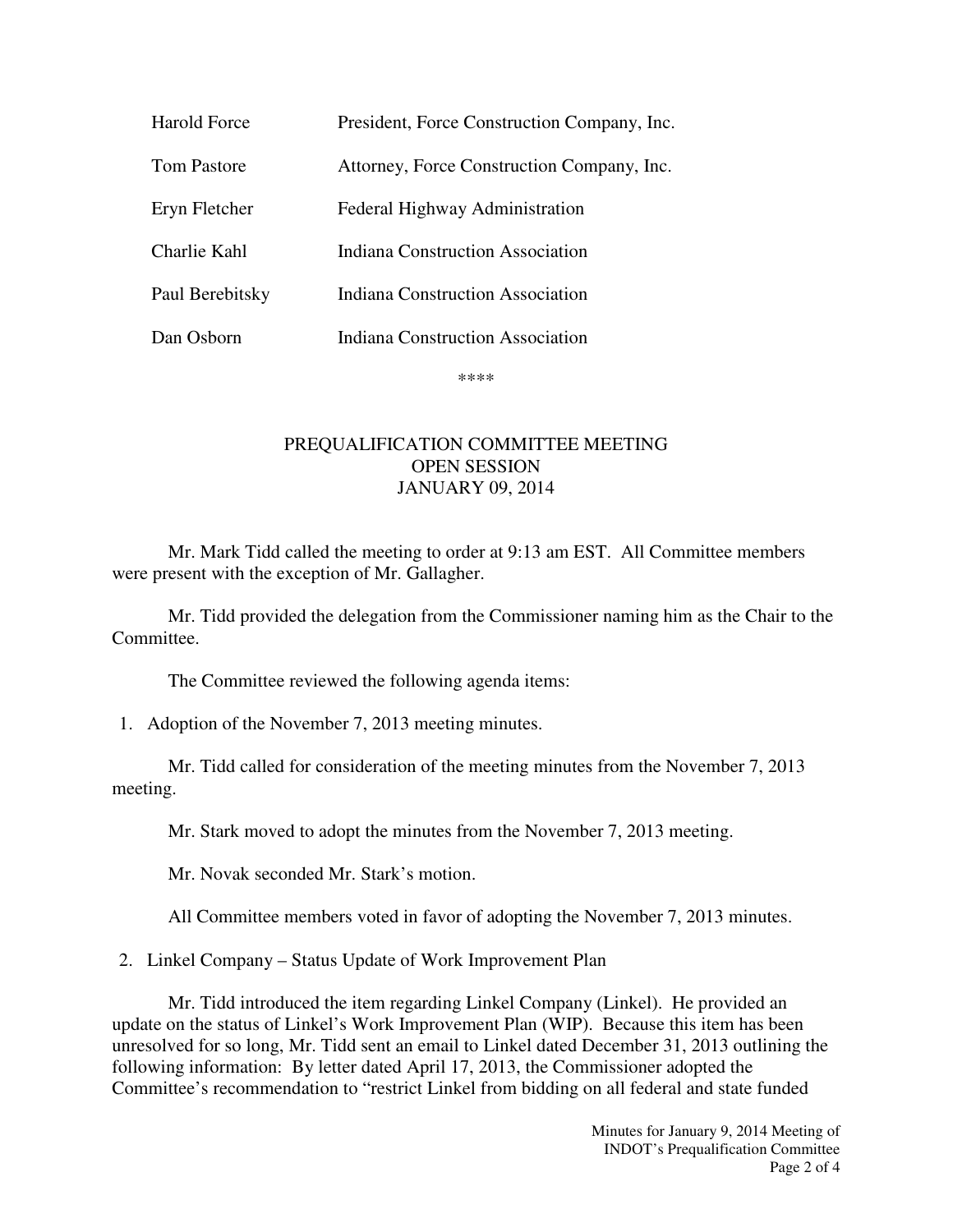projects involving grading, clearing, grubbing, erosion control, and tree trimming and removal work until the WIP is approved by INDOT's Construction Management and Environmental Services Divisions." Linkel submitted a WIP and it was reviewed by Construction Management and Environmental Services. On October 17, 2013, Nathan Saxe, Environmental Services Ecology and Permits Manager, sent Linkel a detailed email containing specific recommended revisions to Linkel's WIP. Mr. Saxe did not receive a response from Linkel.

Part of the packet information to the Committee members includes the email responses to Mr. Tidd from Jama Linkel dated January 3, 2014 and from Linkel's attorney, Grant Reeves, dated January 8, 2014. Ms. Linkel indicated that Mr. Saxe' email got lost in her junk email folder. Both Ms. Linkel and Mr. Reeves indicated that Linkel has every intention of submitting a WIP that addresses all of Mr. Saxe' concerns. Mr. Reeves indicated that they have already contracted Mr. Saxe to address the remaining items.

Mr. Tidd stated that Linkel may attend the February meeting and Environmental Services may provide a status update at that meeting.

3. Jutte Excavating, Inc. – Appeal of six month suspension (continued from the November 7, 2013 meeting)

Mr. Tidd introduced the item regarding Jutte Excavating, Inc. (Jutte). Jutte appealed the six month suspension recommended by the Committee at the October 3, 2013 meeting and adopted by the Commissioner on October 15, 2013. The appeal was first considered at the November 7, 2013 meeting, but the Committee decided to wait until the next meeting to make its recommendation, because the Economic Opportunity Division (EOD) requested that Jutte submit additional material by November 19, 2013.

Mr. Tidd reported that the Committee members' packets include emails from Ms. Latosha Higgins, EOD's Title VI and ADA Program Manager, and Mr. David Alyea, EOD's Contract Compliance Manager. Both emails stated that all material had been submitted. Mr. Tidd stated that not all had been submitted by the November 19, 2013 deadline.

Ms. Higgins also submitted an email recommending that the suspension be reduced from six months to three months, which was provided to Committee members. Also provided to the Committee members was an email from Ms. Grace Jutte requesting that the suspension be lifted altogether. Mr. Tidd stated that the Committee can recommend keeping the six month suspension, reducing it to three months, removing it altogether, or any other recommendation.

Mr. Feagans moved that the Committee recommend to the Commissioner to keep the six month suspension in place, with the option to reconsider if Jutte requests.

Mr. Ratliff seconded Mr. Feagans' motion.

All voted in favor of the motion: 6 for and 0 against.